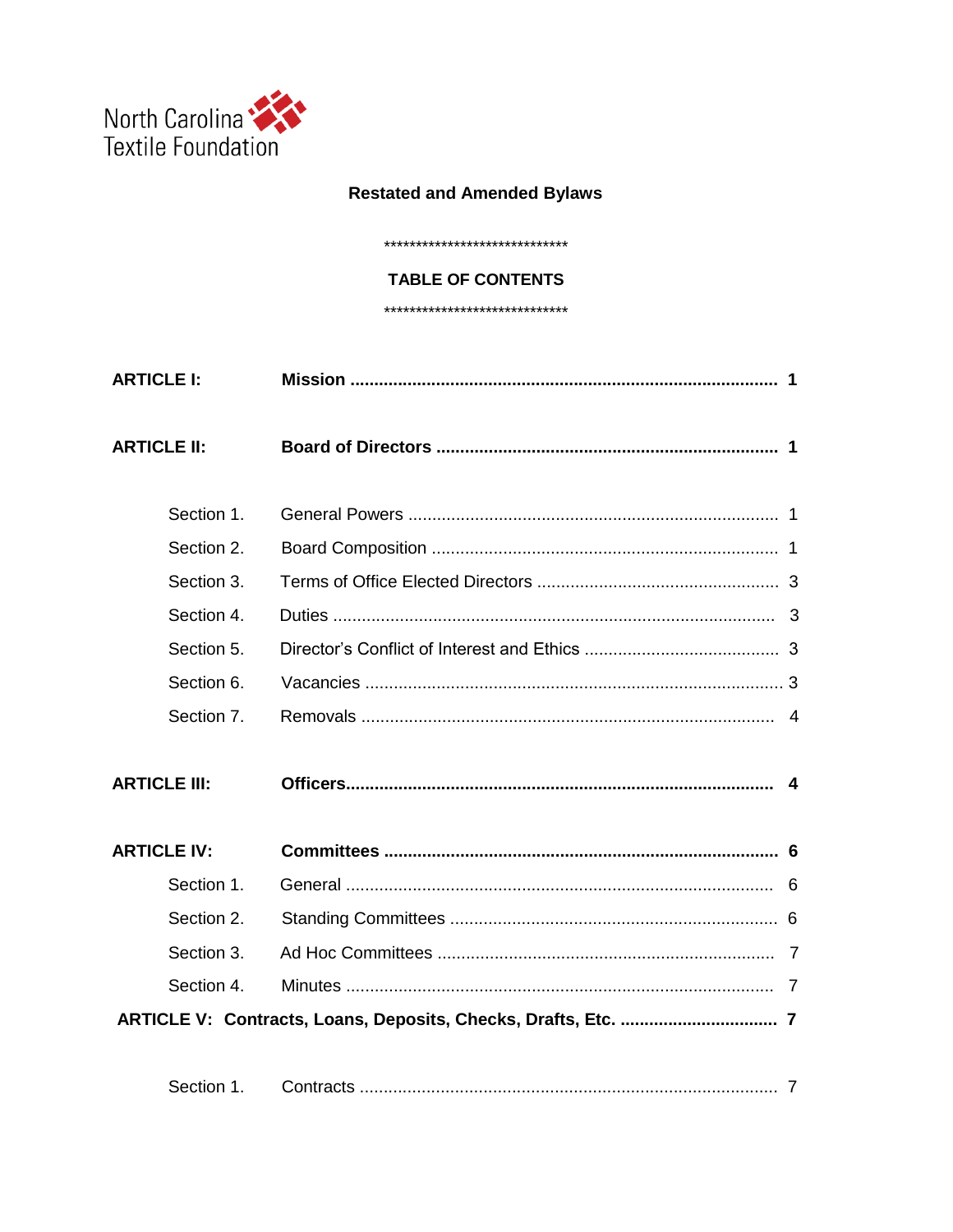| Section 2.           |                                                           |
|----------------------|-----------------------------------------------------------|
| Section 3.           |                                                           |
| Section 4.           |                                                           |
| Section 5.           |                                                           |
| <b>ARTICLE VI:</b>   |                                                           |
| <b>ARTICLE VII:</b>  |                                                           |
| <b>ARTICLE VIII:</b> |                                                           |
| <b>ARTICLE IX:</b>   |                                                           |
| <b>ARTICLE X:</b>    |                                                           |
|                      |                                                           |
| <b>ARTICLE XI:</b>   |                                                           |
| Section 1.           | Officer, Director, Employee and Agent Indemnification  10 |
| Section 2.           |                                                           |
| Section 3.           |                                                           |
| Section 4.           |                                                           |
| Section 5.           |                                                           |
| Section 6.           |                                                           |
| Section 7.           |                                                           |
| <b>ARTICLE XII:</b>  |                                                           |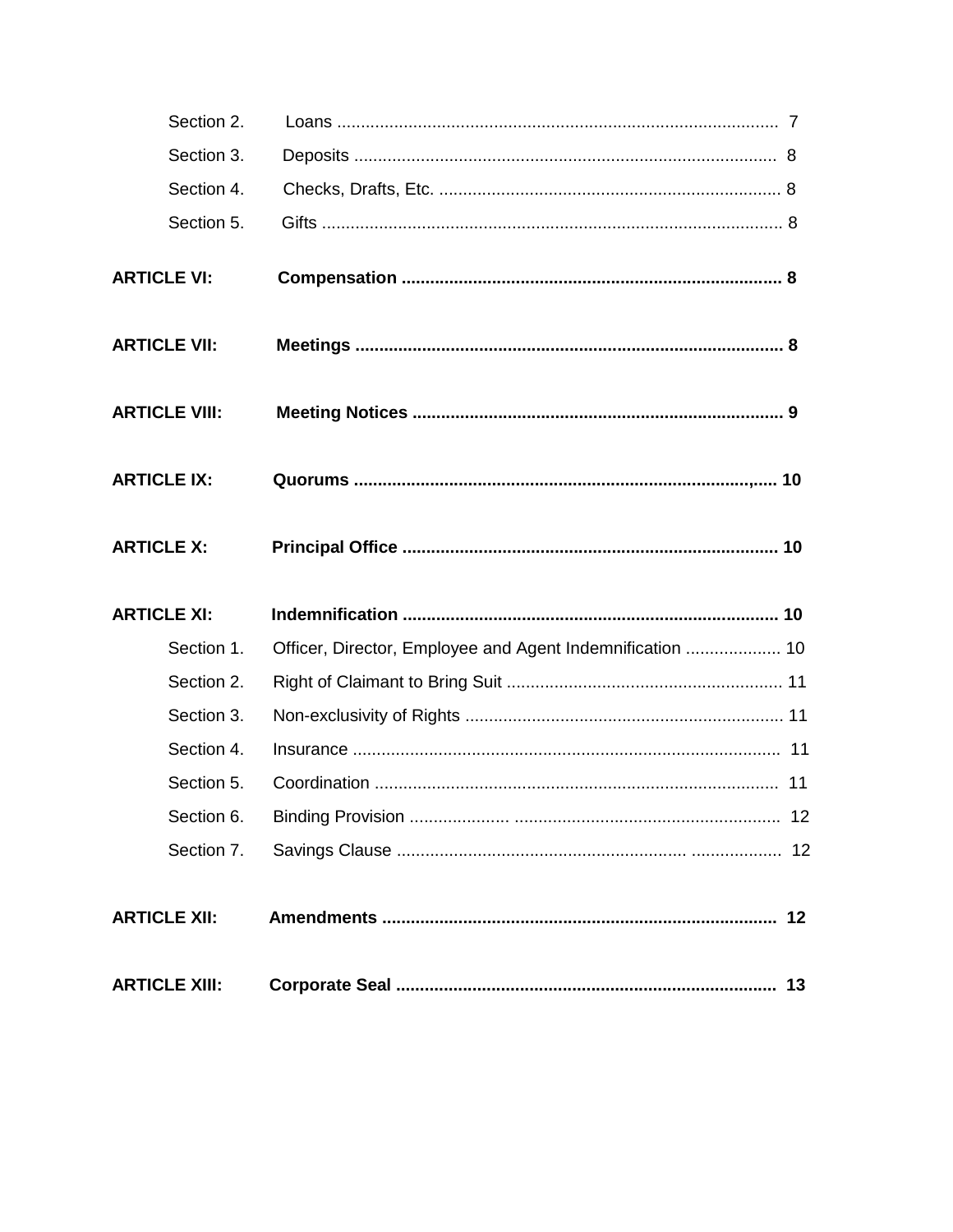**Adopted as of April 16, 2021**



## **Restated and Amended Bylaws**

## ARTICLE I **Mission**

Section 1. The mission of the Foundation is to promote the welfare, future development and reputation of the Wilson College of Textiles ("College") at North Carolina State University as the premier institution for textile education and research.

Section 2. As a charitable organization, the Foundation supports the College and Dean of the College and such support shall include but is not limited to providing funds for scholarships to deserving undergraduate and graduate students; recruitment and retention of highly qualified students, educators and researchers; and placement of graduates. The Foundation also assists in the acquisition and maintenance of stateof-the-art equipment and facilities for research and education.

# ARTICLE II **Board of Directors**

Section 1. General Powers. The property, affairs and business of the corporation shall be managed by the Board of Directors.

Section 2. The Board of Directors, hereinafter referred to as the Board, shall be comprised of not less than nine and not more than 17 voting members consisting of Elected Directors and Ex-Officio Directors as follows:

- (a) Elected Directors: Directors shall be elected for a four-year term. Their successors shall be elected by a majority vote of the voting directors. A slate of Elected Director candidates shall be chosen from a larger pool of candidates which is created and managed in an ongoing manner by the Membership and Education Committee.
- (b) Ex-Officio Directors: At least one Senior Academic Officer or Senior Administrative Officer of North Carolina State University ("University") or a designee of the Chancellor of the University shall serve as an Ex-Officio Director and such directors shall be referred to in these Bylaws as "University Ex-Officio Directors". The Immediate Past President of the Foundation's Board of Directors shall serve as an Ex-Officio Director (provided he or she is not serving as an "Elected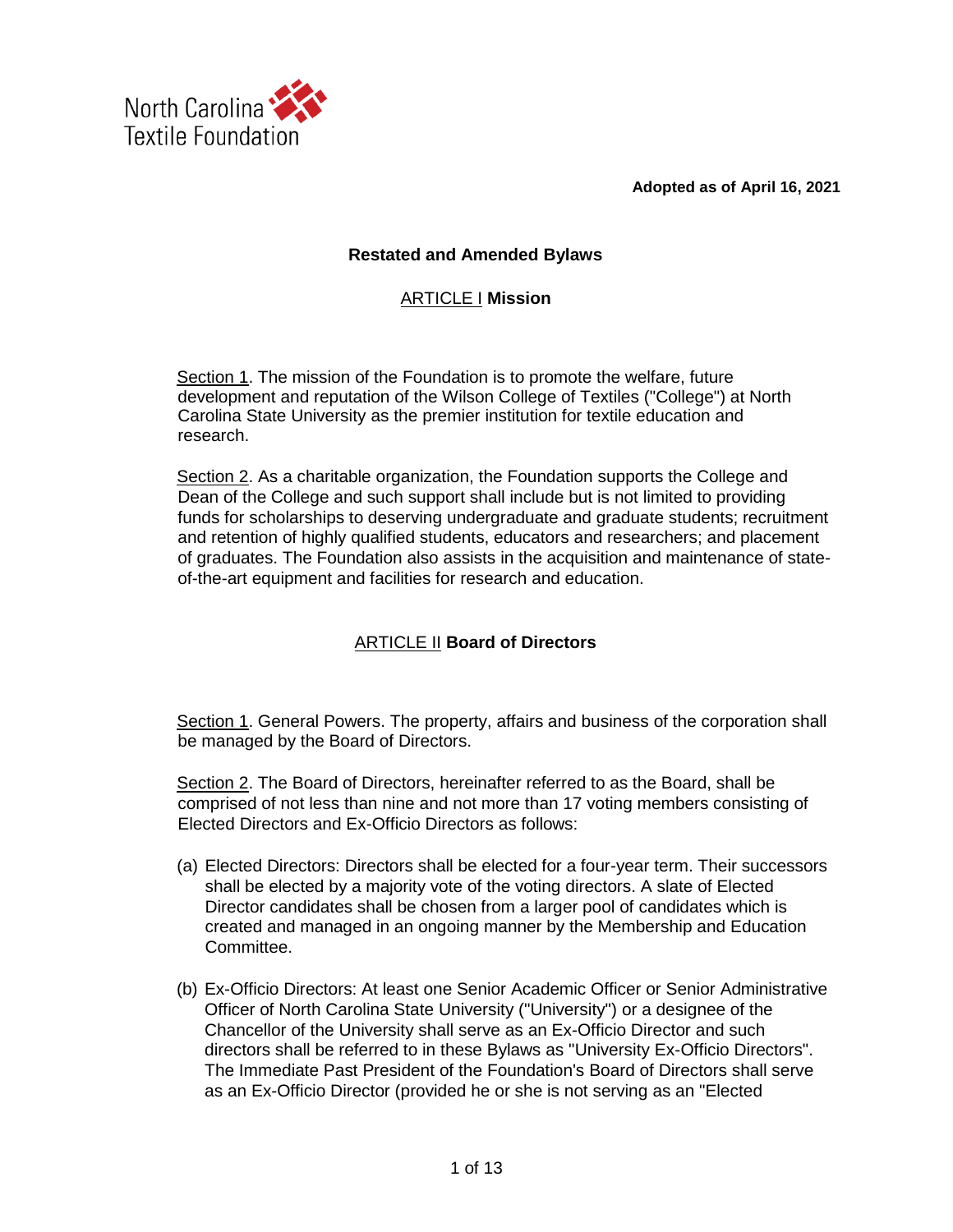Director") and shall be referred to in these Bylaws as the "President Ex-Officio Director". The President Ex-Officio Director shall serve in such capacity for a term of one year. The Executive Director of the Foundation shall serve as an Ex-Officio Director and shall be referred to in these Bylaws as the "Executive Ex-Officio Director". "University Ex-Officio Directors", "Executive Ex-Officio Director", and "President Ex-Officio Director" shall be referred to collectively in these Bylaws as Ex-Officio Directors. The President Ex-Officio Director and the Executive Ex-Officio Director shall be non-voting positions. The University Ex-Officio Director shall be a voting position. The two Assistant Treasurers will be appointed by NC State University and shall be non-voting directors referred to as "Assistant Ex-Officio Director".

- (c) Emeritus Directors: The directors may elect a former director, after his/her term of office shall have expired, as a Director Emeritus to honor those who have given distinguished service as members of the Board of Directors. Emeritus Directors shall be non-voting positions.
	- a. Eligibility and Criteria for Election of Director Emeritus
		- i. Served on the Board of Directors of the North Carolina Textile Foundation for a minimum of ten (10) years, with regular attendance and participation.
		- ii. Provided significant financial support of the Foundation, Wilson College of Textiles, or NC State University during his/her service on the Board of Directors through personal gifts and/or assistance in acquiring other significant gifts.
		- iii. Served with distinction as a member of the Board of Directors, including service on committees and service as Chairperson of at least one (1) standing committee.
		- iv. Evidence of meritorious contributions to the fulfillment of the mission of the Foundation, Wilson College of Textiles, or NC State University.
		- v. Recognition outside of the Foundation of noteworthy contributions to the nominee's professional field.
	- b. Nomination and Election of Director Emeritus
		- i. Any current director may recommend a former or outgoing director be elected Director Emeritus to the Membership and Education Committee.
		- ii. No more than one former director may be elected Director Emeritus status in any given calendar year.
		- iii. The Membership and Education Committee then makes a full recommendation to the full Board of Directors.
		- iv. To be elected, a nominee must receive three-fourths of the votes cast by the full Board of Directors.
	- c. Privileges of Director Emeritus
		- i. Directors Emeritus shall have lifetime status.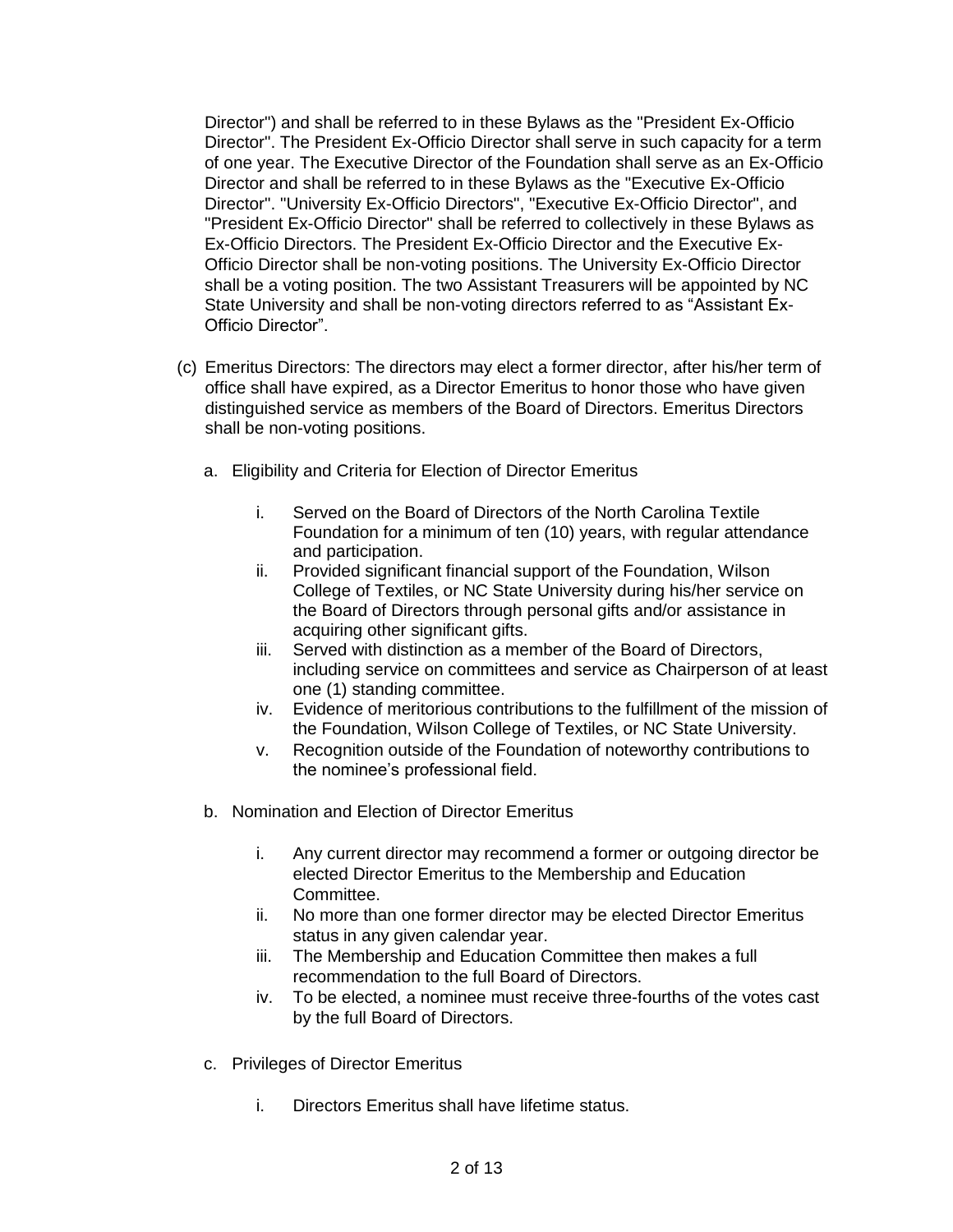(d) Each Elected Director and University Ex-Officio Director shall be entitled to one (1) vote on all matters that come before the Foundation. Proxy voting is prohibited. Unless a higher vote is required by the Foundation's Articles of Incorporation or these Bylaws or the North Carolina Nonprofit Corporation Act, the act of the majority of the directors present at a meeting at which a quorum is present shall be the act of the Board of Directors.

Section 3. Terms of Office Elected Directors: Each Elected Director shall serve a term of four (4) years. No Elected Director is eligible to serve more than two (2) consecutive terms. Two-thirds of a term shall constitute a full term of service. After an absence of one (1) year, a person shall be eligible for re-election to the Board for two additional two (2) four-year terms. Unless elected an officer, no individual shall serve more than sixteen (16) years.

Section 4. Duties. The Board of Directors may:

- (a) Exercise all power and authority of the Foundation and carry out such legal acts and duties for the furtherance of the aims of the Foundation and transaction of its affairs as are permitted by the certificate of incorporation, these Bylaws or as permitted by law.
- (b) Employ such professionals, as it deems necessary for the proper verification of all accounts and require an officer of the Foundation to carry such bonds, as it deems advisable.

Each Director shall:

- (a) Discharge his/her duties as a director, including his/her duties as a member of a committee, in good faith, with the care an ordinarily prudent person in a like position would exercise under similar circumstances, and in a manner the director reasonably believes to be in the best interest of the corporation.
- (b) Attend all regularly scheduled board meetings and make a personal contribution annually towards any expendable or endowed fund at the Foundation. Any Director who fails to attend two consecutive regularly scheduled board meetings shall be deemed to have resigned from the Board subject to review and finalization by the Executive and Governance Committee.

Section 5. Director's Conflict of Interest and Ethics. Board of Directors shall adopt and maintain a Conflict of Interest Policy and Ethics Policy in accordance with the most recent Operating Agreement in effect between the Foundation and the University ("Operating Agreement") and in accordance with the North Carolina Nonprofit Act (the "Act").

Section 6. Vacancies. In case of any vacancy of an Elected Director position through death, resignation, disqualification or other cause, the remaining directors may elect a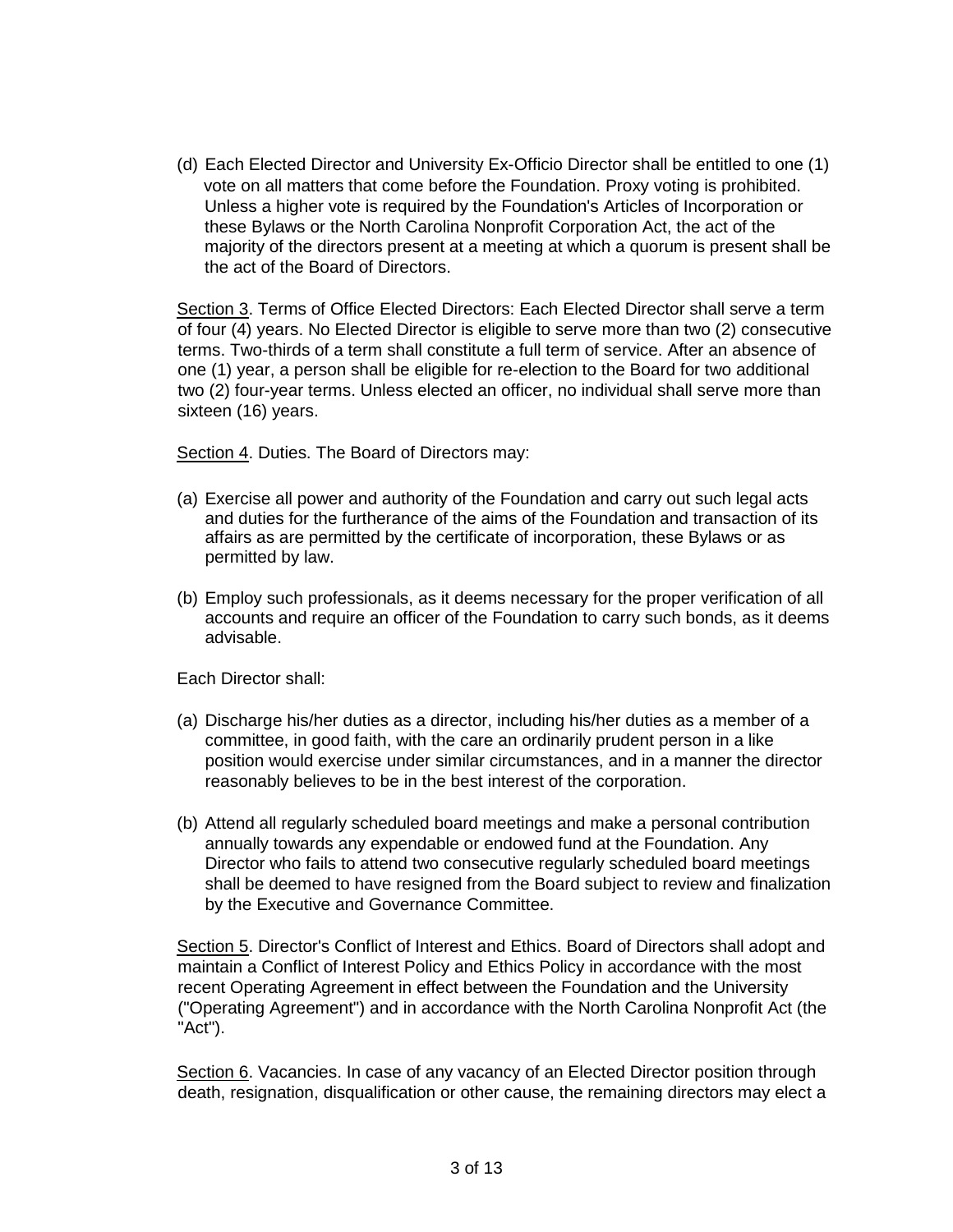successor to hold office for the unexpired portion of the term. If the directors in office do not constitute a quorum of the Board, the directors may fill the vacancy by the affirmative vote of a majority of the remaining directors, or by the sole remaining director, as the case may be. In the case of any vacancy of a University Ex-Officio Director position, such position shall remain vacant until such time as a person or temporary replacement is designated to fill such director position by the University. In the case of a President Ex-Officio Director or an Executive Ex-Officio Director, such position shall remain vacant until such time as a person or temporary replacement is designated to fill such position at which time such permanent or temporary replacement shall become a non-voting Ex-Officio Director of the Foundation.

Section 7. Removals. Any Elected Director may be removed from office with or without cause by a majority vote of directors in office. The President Ex-Officio Director, and the Executive Ex-Officio Director may be removed from office at any time with or without cause by an amendment to these Bylaws deleting or changing the provisions setting forth the President Ex-Officio Director position, and the Executive Ex-Officio Director position. Any University Ex-Officio Director may be removed from office at any time by the University, and such removal shall be effective when written notice of such removal by the University is received by the Foundation.

# ARTICLE III **Officers**

Section 1. The officers of the corporation shall consist of a President, Vice President, Secretary, and a Treasurer and may consist of such other officers as the Board of Directors from time to time may elect. Any two (2) or more offices may be held by the same person, except that no officer may act in more than one capacity where the action of two (2) or more officers is required. The Foundation shall follow the bonding requirements in accordance with the Operating Agreement in effect.

Section 2. The officers of the corporation shall be elected by the Board of Directors for a term of two years and the President, Vice President, Secretary and Treasurer shall be members of the Executive and Governance Committee of the Board.

Section 3. Any officer of the corporation may be removed by a majority of the Board of Directors at any time whenever in the Board's judgment the best interest of the corporation will be served thereby.

Section 4. The President shall preside at all meetings of the Board of Directors. The President shall have general charge of and control over the affairs of the corporation, subject to such regulations and restrictions as the Board of Directors shall from time to time determine. The President shall serve as the Executive and Governance Committee chair, and shall appoint Elected Directors to the committees. The President will review and approve the expense reports of the Executive Director. Section 5. The Vice President shall perform all the duties and be vested with all of the authority of the President in case of a vacancy in the office of President, or in the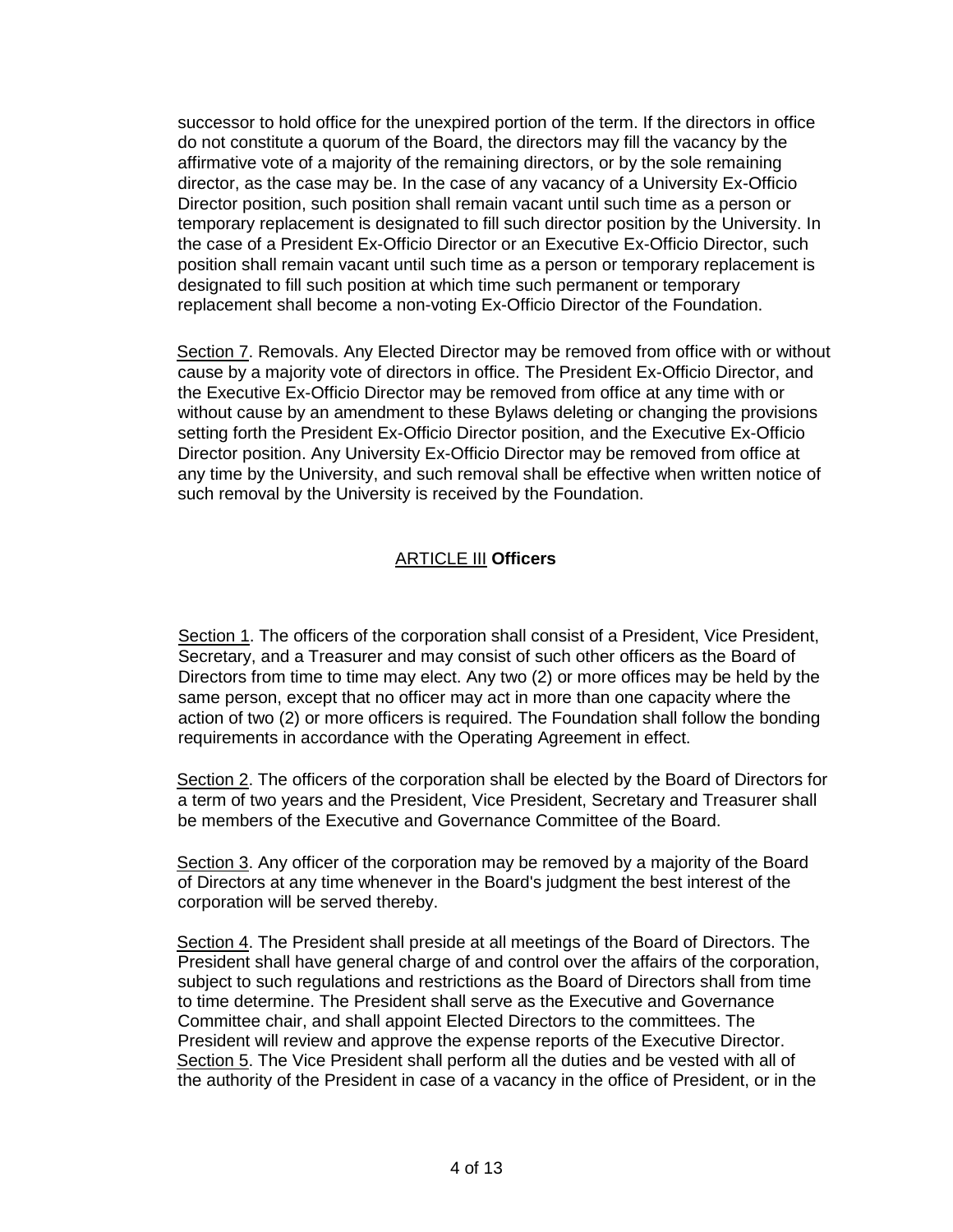absence or disqualification of the President, and shall have such other powers and shall perform such other duties as may be assigned by the Board of Directors.

Section 6. The Secretary shall keep accurate records of the acts and proceedings of all meetings of directors. The Secretary shall give all notices required by law and by these Bylaws. The Secretary shall have general charge of the corporate books and records and of the corporate seal, and shall affix the corporate seal to any lawfully executed instrument requiring it. The Secretary shall keep all records required by law at the principal office of the corporation. The Secretary shall sign such instruments as may require the Secretary's signature. In general, the Secretary shall perform all duties incident to the office of Secretary and such other duties as from time to time may be assigned by the President or by the Board of Directors. With the approval of the Board, these administrative duties may be delegated to the Assistant Secretary or administrative officer of the Foundation.

The administrative officer of the Foundation (Executive Director) will work with the Foundation Staff to assist the Secretary in giving all notices, and keeping the corporate books and records, required by law and by the Foundations Bylaws and Policies, at the principal office of the Foundation.

Section 7. The Treasurer shall have custody of all funds and securities belonging to the corporation and shall receive, deposit or disburse the same under the direction of the Board of Directors. The Treasurer shall maintain appropriate accounting records as may be required by law and shall review the Operating Budget with the Executive Director on a quarterly basis at a minimum. In general, the Treasurer shall perform all duties incident to the office of Treasurer and such other duties as from time to time may be assigned by the President or by the Board of Directors. With approval of the Board, these administrative duties may be delegated to the Assistant Treasurer or administrative officer of the Foundation, except for the duty to review the Operating Budget. Two Assistant Treasurers shall be appointed by North Carolina State University and will serve ex-officio as officers responsible for keeping accurate and detailed record of all receipts and disbursement of the funds of the Corporation which record shall be submitted to inspection by any director of the Corporation as provided by statute. The Assistant Treasurers shall deposit all funds of the Corporation coming into his hands in such bank or banks as may be approved by the Board of Directors and generally shall perform all acts incident to the office of and shall have only such powers and duties as may be assigned to him by the Board of Directors.

Further, the administrative officer of the Foundation (Executive Director) will work with the Foundation Staff to assist the Treasurer with ensuring all funds and securities are received, deposited and disbursed, under the direction of the Foundation Board of Directors and in line with Foundation policies and procedures, and appropriate accounting records are maintained, as required by law and the Foundation's Bylaws and Policies.

Section 8. In case of the death, resignation, disqualification or temporary absence or disability of any officer of the corporation, the officer's duties and powers may be delegated by the Board of Directors to any other officer of the corporation or to any director of the corporation for a specified time.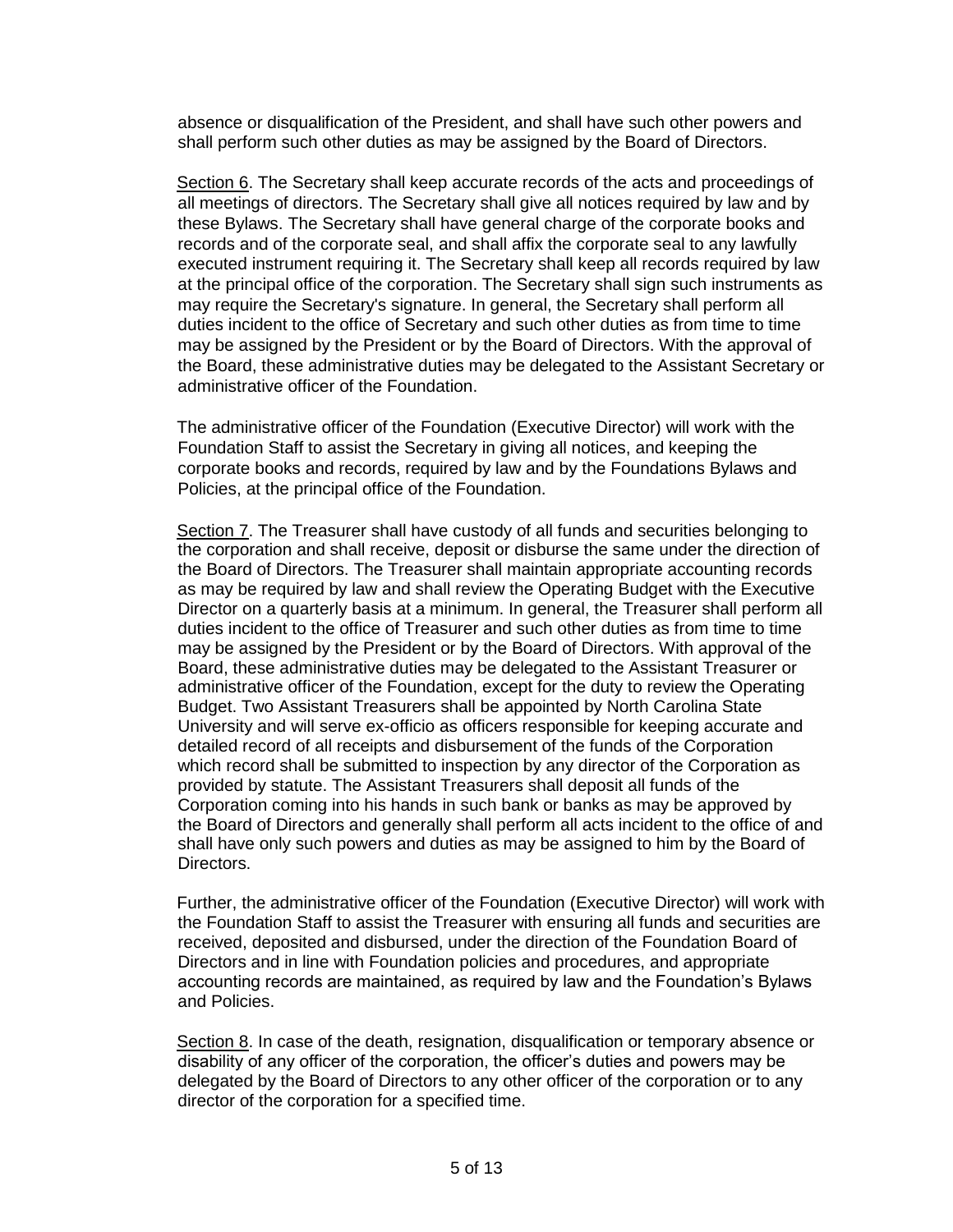Section 9. General: The administrative duties can be further defined by the Executive Committee on behalf of the Board, with all changes reviewed at the next scheduled Board meeting.

# ARTICLE IV **Committees**

Section 1. General. The Foundation shall have standing committees as set forth in these Bylaws and such ad hoc committees as the President or the Board deems necessary or desirable. Committees shall be comprised of board members and may include selected non-board members, except where expressly restricted to board members only. All committees shall report to the Board. Any committee having and exercising the authority of the Board of Directors shall have at least one University Ex-Officio Director as a committee member and the provisions of these Bylaws governing meetings, notice, quorum and voting requirements of the Board of Directors shall apply to such committee. No committee shall have the authority as to the following matters:

- (a) Authorized distributions.
- (b) Approve dissolution, merger or the sale, pledge, or transfer of all or substantially all of the corporation's assets.
- (c) Elect, appoint or remove directors, or fill vacancies on the Board or any of its committees.
- (d) Adopt, amend, or repeal the Articles of Incorporation or Bylaws.

Section 2. Standing Committees. There shall be an Executive and Governance Committee, Membership and Education Committee, and Finance Committee, as generally provided below. Each standing committee shall work with the Executive Director of the Foundation to establish a written policy setting forth a detailed description of the policies and procedures of such committee including but not limited to a description of the committee's purpose, responsibilities, authority and process by which persons other than Elected Directors are selected as committee members. Each committee's written policy shall be submitted for review and adoption by the Board.

(a) The Executive and Governance Committee shall serve as a forum to vet strategies through candid discussion about ideas, concerns and opportunities that could merit Board or College engagement. This Committee shall have and may exercise all of the authority of the Board in the management of the Corporation. The President of the Foundation shall serve as its chairperson. This Committee may not (1) authorize distributions to members, (2) recommend to members or approve the corporation's dissolution or merger or the sale, pledge, or transfer of all or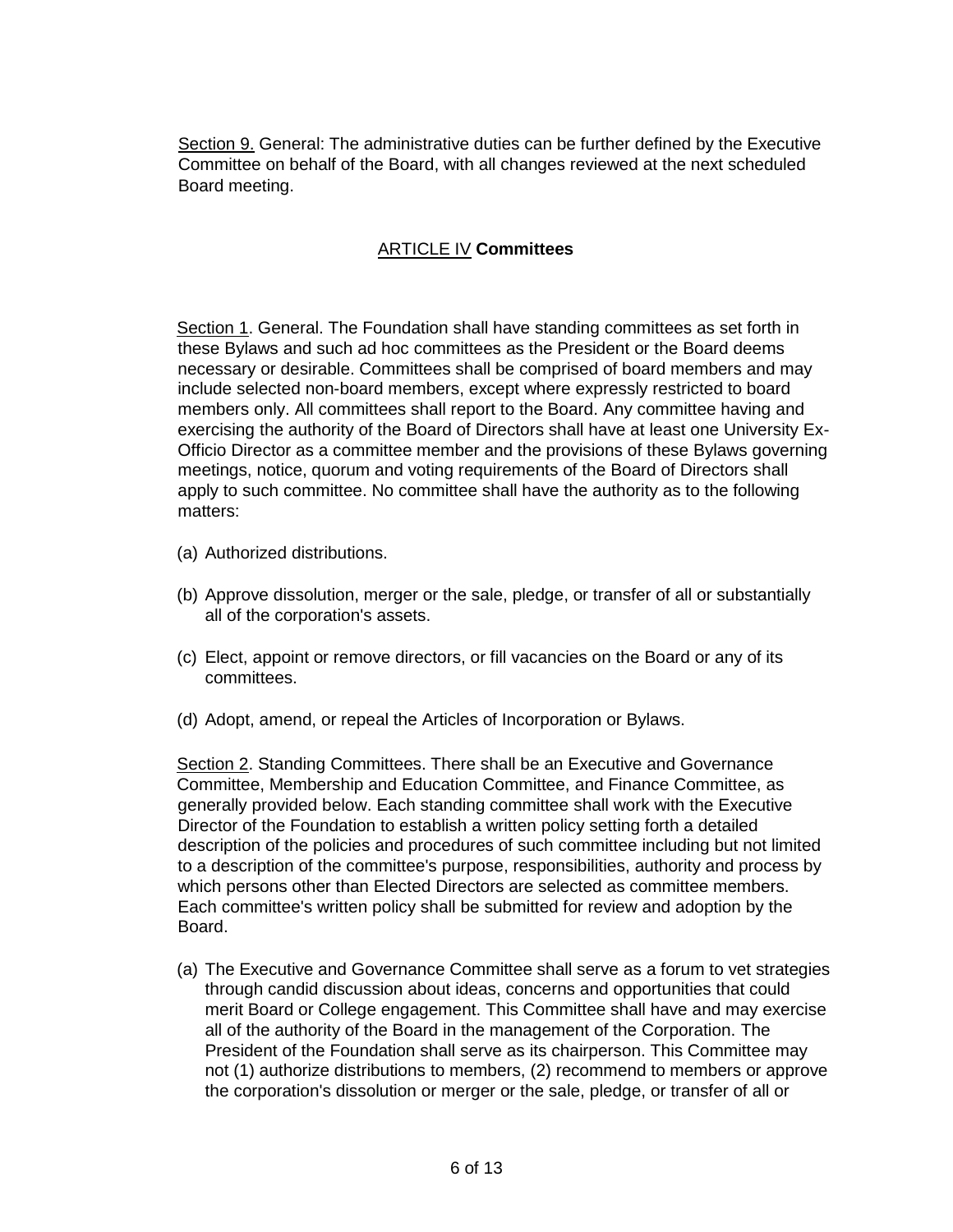substantially all of the corporation's assets; (3) elect, appoint or remove directors, or fill vacancies on the board of directors or on any of its committees; or (4) adopt, amend, or repeal the articles of incorporation or bylaws.

- (b) The Membership and Education Committee shall (1) nominate to the Board persons to be elected as Elected Directors, Emeritus Directors, and officers of the Foundation; (2) conduct orientation sessions for new Board members; and, (3) manage Board member term cycles.
- (c) The Finance Committee shall (1) oversee the investment and reinvestment of the assets of the Foundation; (2) develop operating and special project budgets; (3) manage the grant making process to the College; (4) take on the role of an audit committee and oversee the annual audit; and (5) be responsible for the general oversight of all financial matters relating to the Foundation. The Treasurer of the Foundation shall be appointed a member of the Finance Committee and serve as its chairperson.

Section 3. Ad Hoc Committees. The President of the Foundation with the consent of the Board may establish ad hoc committees as deemed necessary for the conduct of Foundation business. Ad hoc committees shall not exist for more than one year unless approved by a majority vote of the Board of Directors.

Section 4. Minutes. All Committees shall keep minutes of their meetings and report the same to the Board of Directors.

The Executive Director will assign a member of the Foundation staff to take minutes for the board and each committee. Within two weeks of each meeting, a draft of the minutes will be sent to the presiding officer for review and edit as necessary; after which, the revised draft will be sent to the full board or committee for review. After four weeks, the draft minutes will be posted to the Board of Directors' private intranet site, with a vote to approve or amend the minutes as necessary, taking place at the next meeting of the board or committee.

# ARTICLE V **Contracts, Loans, Deposits, Checks, Drafts, Etc.**

Section 1. Contracts. Except as otherwise provided in these Bylaws or the Operating Agreement, the Board of Directors may authorize any officer or officers, agent or agents to enter into any contract or to execute or deliver any instruments on behalf of the corporation, and such authority may be general or confined to specific instances.

Section 2. Loans. No loans shall be contracted on behalf of the corporation and no evidences of indebtedness shall be issued in its name, unless and except as authorized by the Board of Directors and as permitted by the Operating Agreement. Any officer or agent of the corporation thereunto so authorized may effect loans or advances for the corporation and for such loans and advances may make, execute, and deliver promissory notes, bonds, or other evidences of indebtedness of the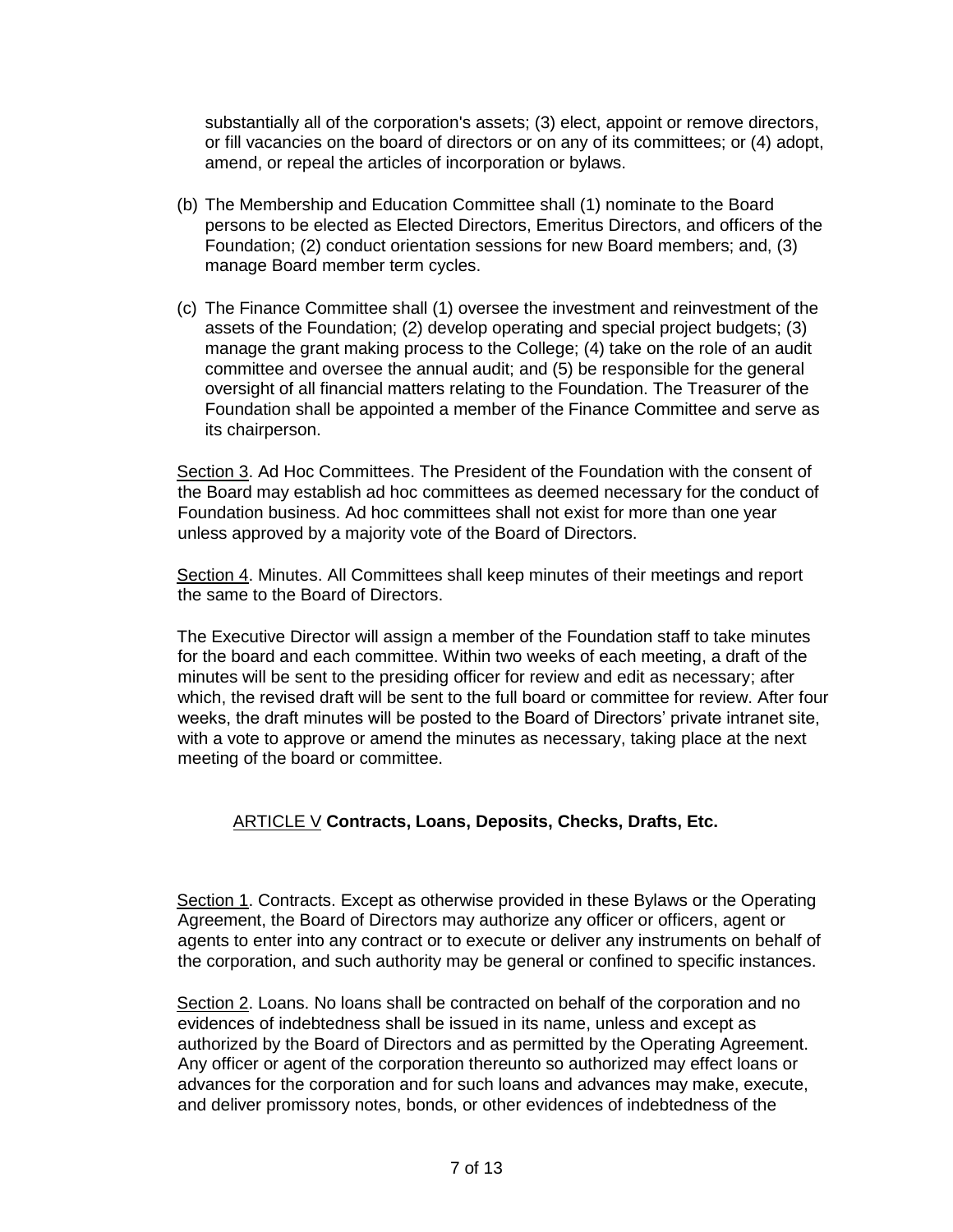corporation. Any such officer or agent, when thereunto so authorized, may mortgage, pledge, hypothecate, or transfer as security for the payment of any and all loans, advances, indebtedness, and liabilities of the corporation any real property and all stocks, bonds, and other securities, and other personal property at any time held by the corporation, and to that end, may endorse, assign, and deliver the same, and do every act and thing necessary or proper in connection therewith. Such authority may be general or confined to specific instances.

Section 3. Deposits. All funds of the corporation shall be deposited from time to time to the credit of the corporation in such banks or trust companies or with such bankers or other depositories as the Board of Directors may select, or as may be selected by any officer or officers, agent or agents of the corporation to whom such power may from time to time be given by the Board of Directors.

Section 4. Checks, Drafts. Etc. All notes, drafts, acceptances, checks and endorsements or other evidences of indebtedness shall be signed by such officer or officers, or in such other manner as the Board of Directors from time to time may determine. Endorsements for deposit to the credit of the corporation in any of its duly authorized depositories will be made by the President or Treasurer or by any officer or agent who may be designated by resolution of the Board of Directors in such manner as such resolution may provide.

Section 5. Gifts. The Board of Directors may accept on behalf of the corporation any contribution, gift, bequest, or devise for the general purposes or for any special purpose of the corporation, subject to the University's Standard Operating Procedures for Acceptance of Gifts and such other applicable policies and procedures in effect from time to time.

## ARTICLE VI

#### **Compensation**

Section 1. No officer or director of the corporation shall receive any compensation whatever for or in connection with his/her services as such director or as an officer of the corporation.

## ARTICLE VII

#### **Meetings**

Section 1. The meetings of the Board of Directors shall be held at a place designated by the President, and shall be held in the Spring and Fall of each year unless in the opinion of the President it should be for the best interest of the corporation for the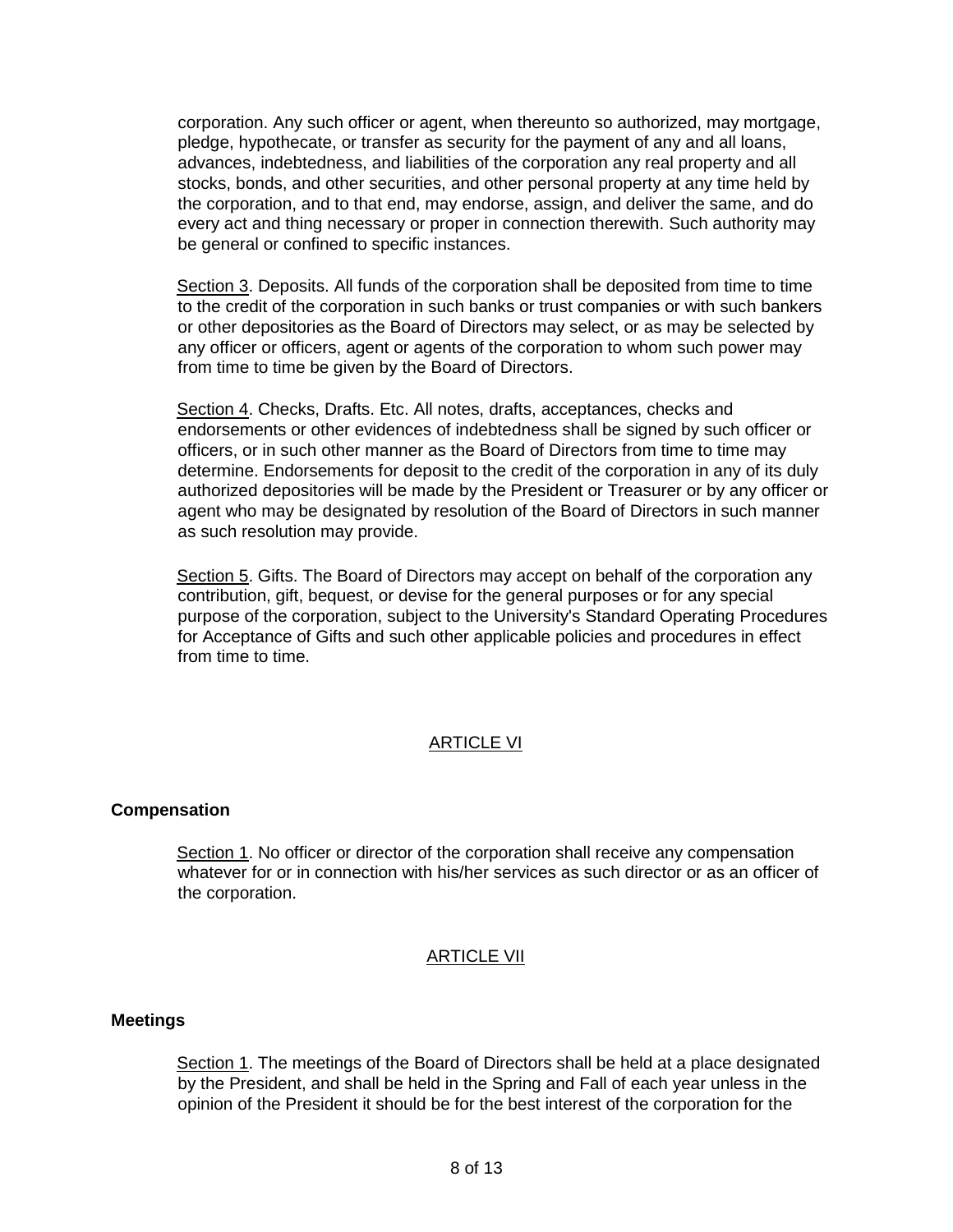meetings of the Board of Directors to be held at a different time, in which event, the semi-annual meeting of the Board of Directors shall be held at the time and place designated by the President. The fall meeting is designated among other things for election of officers.

Section 2. Special meetings of the Board of Directors shall be called upon the request of the President or four or more members of the Board of Directors.

Section 3. Meetings of any Committee shall be called upon the request of the Chairman or two or more members of the Committee.

Section 4. Electronic Transactions:

The Corporation may conduct any action or set of actions by electronic means, such as by electronic mail.

## ARTICLE VIII

#### **Meeting Notices**

Section 1. Written notice shall be required for the regularly scheduled meetings of the Board of Directors or any regular meeting of any committee of the corporation. Written notice of the time and place of such meeting may include electronic communication by facsimile or email and shall be sent to Directors at their last known address at least ten days before the time of such meeting.

Section 2. Written notice of any special meeting of the Board of Directors or any committee of the corporation shall be given either by mailing a written notice of the time and place of such meeting to those entitled to receive such notice at their last known mailing address at least five days before the time of such meeting, or by communicating notice of the time and place of such meeting by telephone, facsimile or email at least five days before the time of such meeting.

Notwithstanding the foregoing provisions of this Article, notice for any meeting of directors shall be made as may be required otherwise by the North Carolina Nonprofit Corporation Act, including without limitation, meetings of directors where any of the following matters are to be approved: (a) amendment to the Foundation's Articles of Incorporation or Bylaws, (b) plan of merger or dissolution, or (c) a sale of assets other than in the regular course of the Foundation's activities.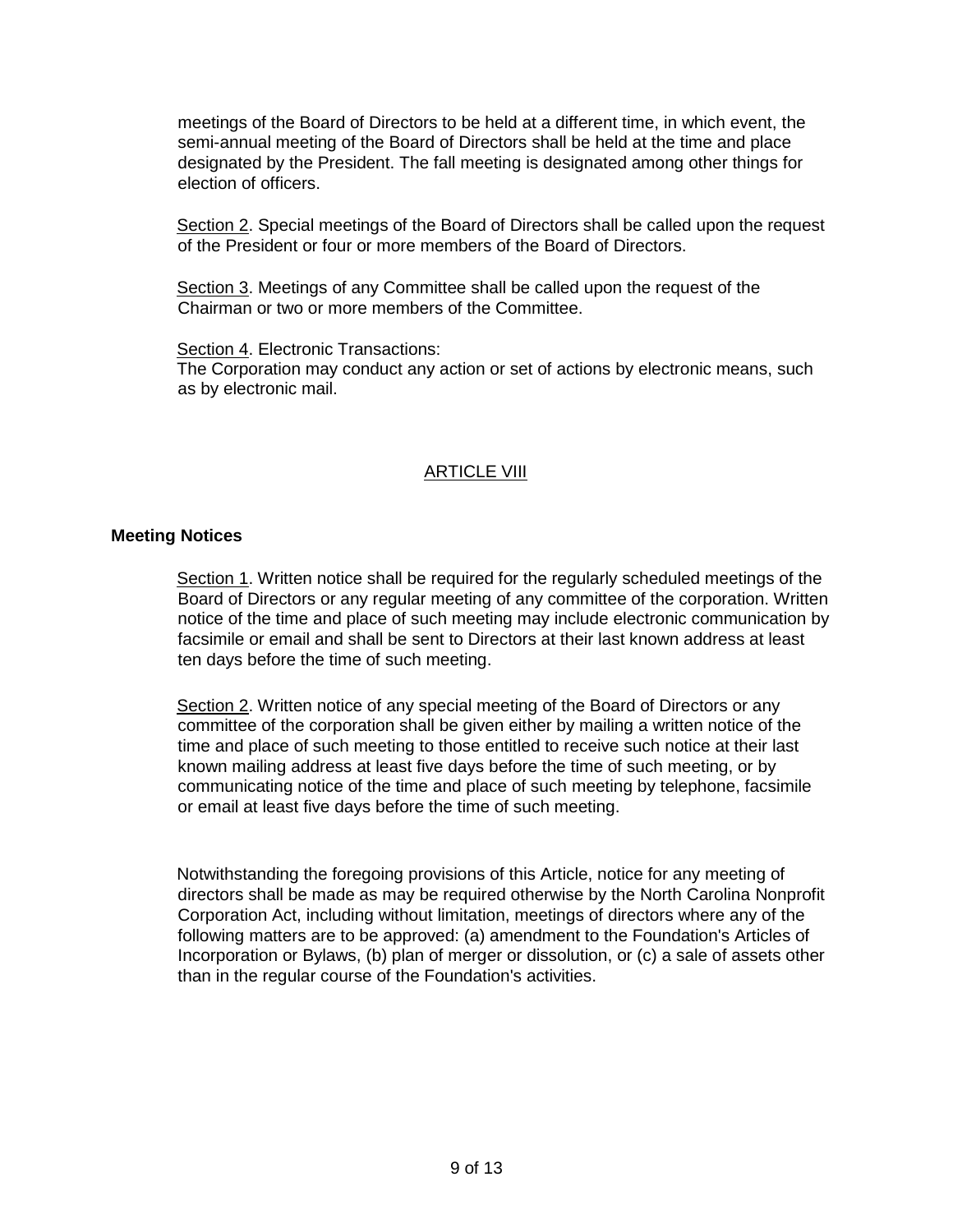Section 1. More than fifty (50) % of the members of the Board of Directors in office immediately before a meeting begins shall constitute a quorum at any regular or special meeting of the Board of Directors.

Section 2. A majority of the membership of any committee of the corporation immediately before a meeting begins shall constitute a quorum at any regular or special meeting of the committee.

# ARTICLE X **Principal Office**

Section 1. The principal office and place of business is at the Wilson College of Textiles at North Carolina State University, Raleigh, Wake County, North Carolina, or such place as the Board of Directors may fix.

# ARTICLE XI **Indemnification**

Section 1. Officer, Director, Employee and Agent Indemnification. Each person who was or is a party to or is involved in any action, suit or proceeding, whether civil, criminal, administrative or investigative and whether formal or informal (hereinafter, a "proceeding" and including without limitation, a proceeding brought by or on behalf of the corporation itself), by reason that he is or was a director, officer, or employee of the corporation (including an employee of North Carolina State University assigned to the corporation), or is or was serving at the request of the corporation as a director, officer, partner, trustee, employee or agent of another foreign or domestic corporation, partnership, joint venture, trust or other enterprise, or as a trustee or administrator under an employee benefit plan, where the basis of such proceeding is alleged action in an official capacity as director, officer, employee or agent or in any other capacity while serving as a director, officer, partner, employee, agent trustee or administrator, shall be indemnified and held harmless by the corporation to the fullest extent authorized by the Act as the same exists or may hereafter be amended (but, in the case of any such amendment, only to the extent that such amendment permits the corporation to provide broader indemnification rights than the Act permitted the corporation to provide prior to such amendment) against all expense, liability and loss (including attorneys' fees, judgments, fines, excise taxes or penalties and amounts paid or to be paid in settlement) reasonably incurred or suffered by such person in connection therewith, and such indemnification shall continue as to a person who has ceased to serve in the capacity that initially entitled such person to indemnification hereunder and shall inure to the benefit of his/her heirs, executors and administrators.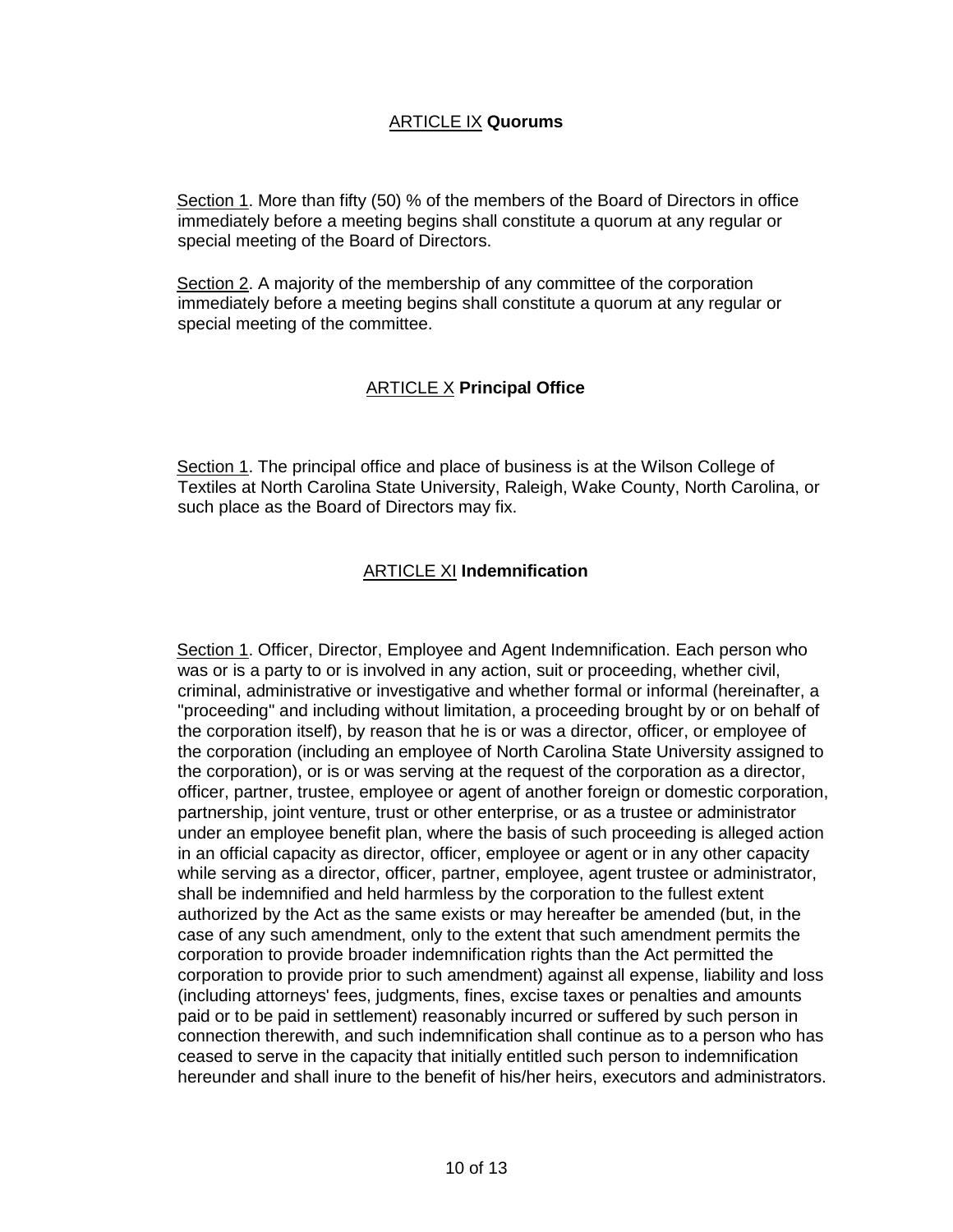The right to indemnification conferred in this Section 1 shall be a contract right and shall include the right to be paid by the corporation the expenses incurred in defending any such proceeding in advance of its final disposition; provided, however, that the payment of expenses incurred by a director, officer, employee or agent in advance of the final disposition of a proceeding shall be made only upon delivery to the corporation of an undertaking, by or on behalf of such person, to repay all amounts so advanced, under this Section or otherwise, if it shall ultimately be determined that such person is not entitled to be indemnified.

Section 2. Right of Claimant to Bring Suit. If a claim under Section 1 hereof is not paid in full by the corporation within ninety (90) days after a written claim has been received by the corporation, the claimant may at any time thereafter bring suit against the corporation to recover the unpaid amount of the claim and, if successful in whole or in part, the claimant shall be entitled to be paid also the expense of prosecuting such claim. It shall be a defense to any such action (other than an action brought to enforce a claim for expenses incurred in defending any proceeding in advance of its final disposition where the required undertaking has been tendered to the corporation) that the claimant has not met the standards of conduct which make it permissible under the Act for the corporation to indemnify the claimant for the amount claimed. Neither the failure of the corporation (including its Board or independent legal counsel) to have made a determination prior to the commencement of such action that indemnification of the claimant is proper in the circumstances because he has met the applicable standard of conduct set forth in the Act, nor an actual determination by the corporation (including its Board or independent legal counsel) that the claimant has not met the application standard of conduct, shall be a defense to the action or create a presumption that the claimant has not met the applicable standard of conduct.

Section 3. Non-exclusivity of Rights. The rights to indemnification and the advancement and payment of expenses conferred in this Article shall not be exclusive of any other rights which any person may have or hereafter acquire under any law (common or statutory), the Articles of Incorporation, these Bylaws, any agreement, the vote of disinterested directors, or otherwise.

Section 4. Insurance. The corporation shall maintain insurance, at its expense, to protect itself and any person who is or was serving as a director, officer, or employee of the corporation (including an employee of North Carolina State University assigned to the corporation) or is or was serving at the request of the corporation as a director, officer, partner, trustee, employee or agent of another foreign or domestic corporation, partnership, joint venture, trust, employee benefit plan, or other enterprise against any liability asserted against and incurred by that person in any such capacity, or arising out of his/her status as such, whether or not the corporation would have the power to indemnify that person against such liability under the Act.

Section 5. Coordination. The corporation's obligation, if any, to indemnify or to advance expenses directly shall be reduced by any insurance coverage made available by the corporation as a source of payment of indemnification or expenses of defense of such person. Notwithstanding any provision in this Article, in the event and to the extent that providing indemnification, or a defense, to any person otherwise entitled thereto hereunder would reduce or otherwise render wholly or partly unavailable any insurance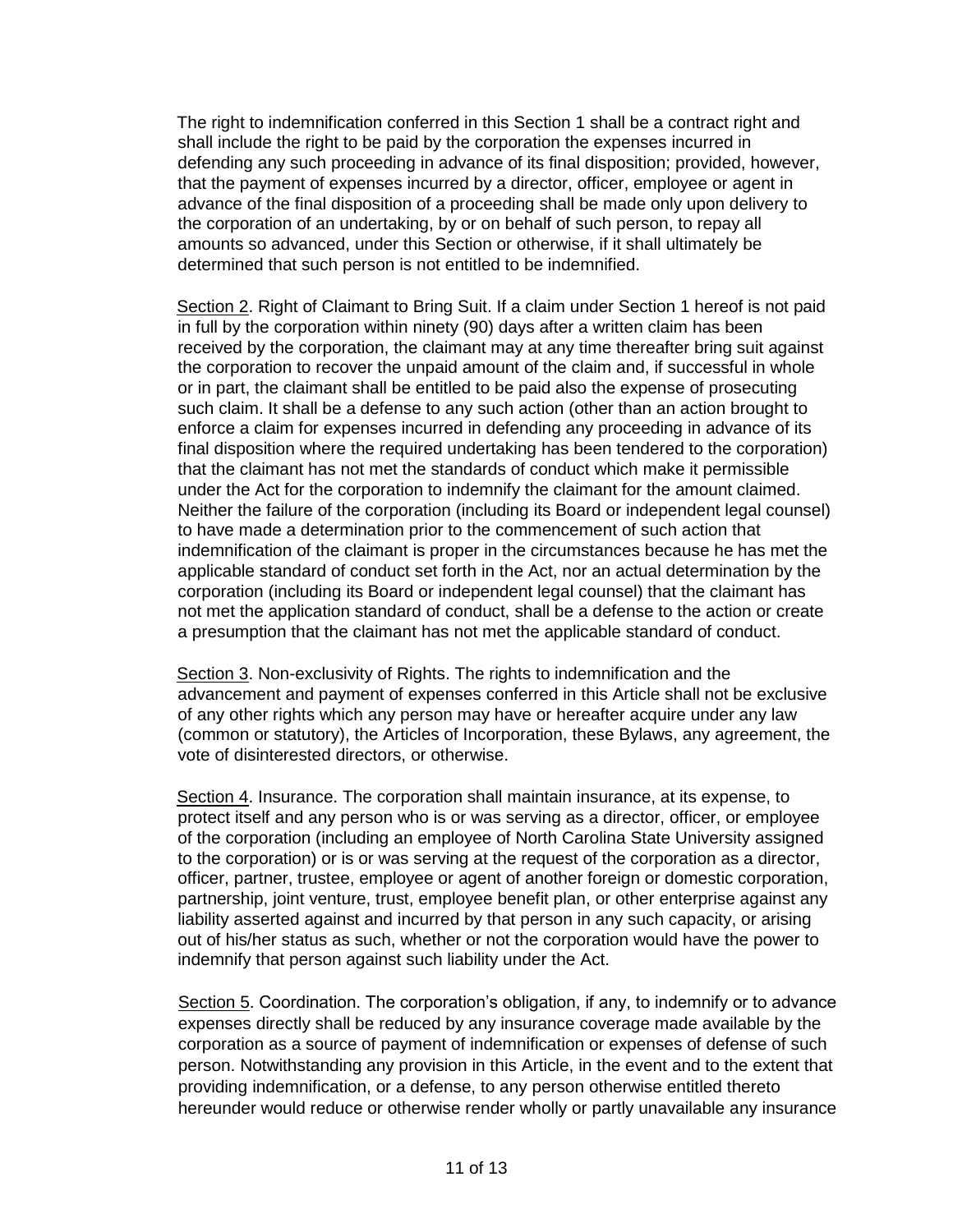coverage otherwise available as a source of payment of indemnification or expenses of defense of such person, then, to the extent, but only to the extent, that such coverage is available, the corporation shall not be obligated to provide any indemnification or pay any defense costs hereunder.

The corporation's obligation, if any, to indemnify or to advance expenses to any person who was or is serving at its request as a director, officer, employee or agent of another foreign or domestic corporation, partnership, joint venture, trust, employee benefit plan, or other enterprise shall be reduced by any amount such person may collect as indemnification or advancement of expenses from such other corporation, partnership, joint venture, trust, enterprise or non-profit enterprise.

Section 6. Binding Provision. Any person who at any time after the adoption of this Article serves or has served in any of the aforesaid capacities for or on behalf of the corporation shall be deemed to be doing or to have done so in reliance upon, and as consideration for, the rights of indemnification provided herein. Such rights shall inure to the benefit of the legal representatives of any such person and shall not be exclusive of, but shall be in addition to, any rights to which such person may be entitled apart from the provision of this bylaw. Any rights to indemnification or to advancement of expenses of any person arising hereunder shall not be eliminated or impaired by an amendment to or repeal of these Bylaws after the occurrence of the act or omission that is the subject of the civil, criminal, administrative or investigative action, suit or proceeding for which indemnification or advancement of expenses is sought.

Section 7. Savings Clause. If this Article or any portion hereof shall be invalidated on any ground by any court of competent jurisdiction, then the corporation shall nevertheless indemnify and hold harmless each director, officer and employee of the corporation (including an employee of North Carolina State University assigned to the corporation), as to costs, charges and expenses (including attorneys' fees), judgments, fines, and amounts paid in settlement with respect to any action, suit or proceeding, whether civil, criminal, administrative or investigative to the full extent permitted by any applicable portion of this Article that shall not have been invalidated and to the full extent permitted by applicable law.

# ARTICLE XII

## **Amendments**

Section 1. Except as may be otherwise provided by the North Carolina Nonprofit Corporation Act, these Bylaws may be amended or repealed and new Bylaws may be adopted by the Board of Directors. The Foundation shall provide at least five (5) days written notice of any meeting of directors at which an amendment to the Bylaws is to be voted upon, and such notice shall state that the purpose or one of the purposes, of the meeting is to consider a proposed amendment to the Bylaws